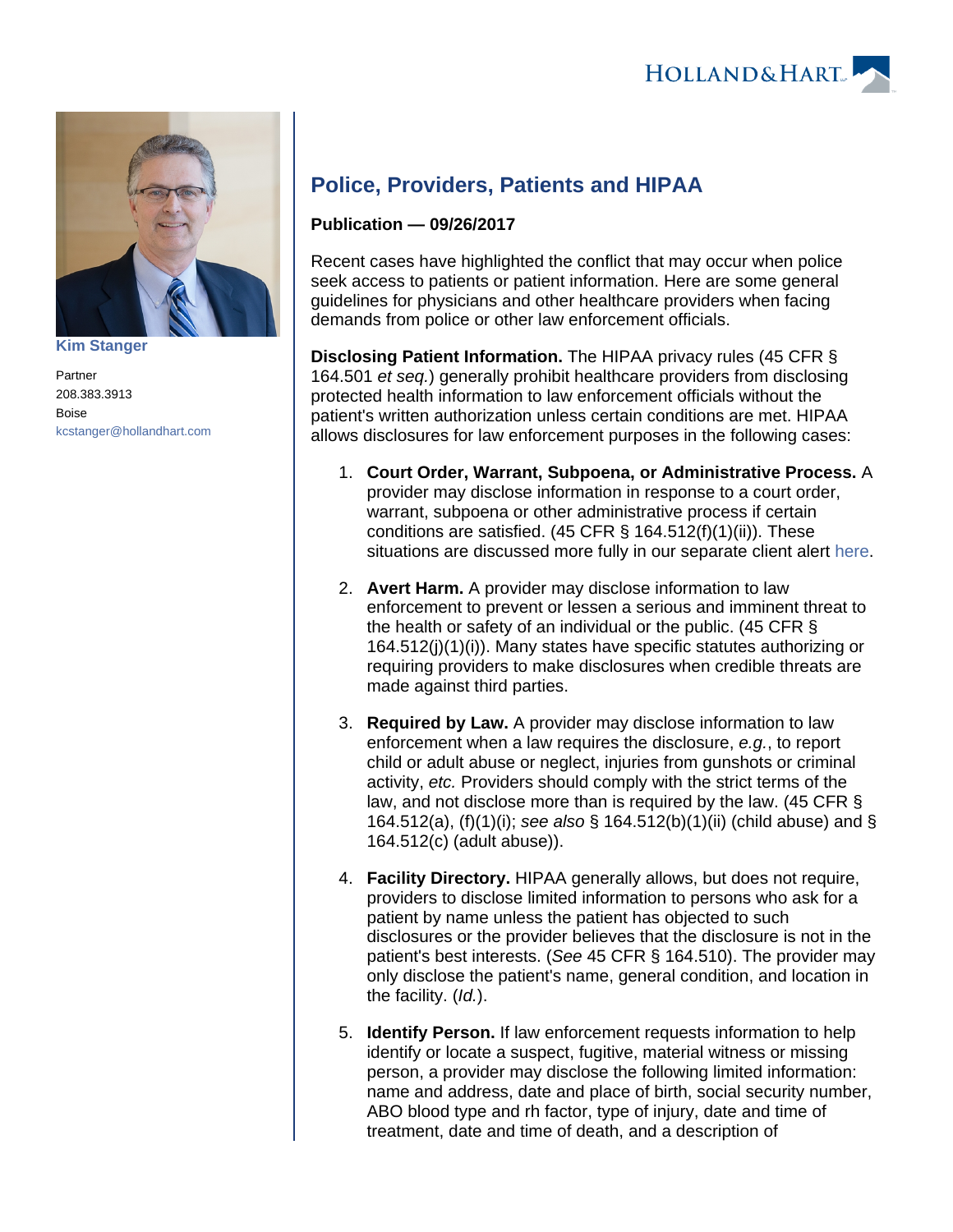

distinguishing physical characteristics. Other information related to the individual's DNA, dental records, body fluid or tissue typing, samples, or analysis cannot be disclosed under this provision, but may be disclosed in response to a court order, warrant, or written administrative request. (45 CFR § 164.512(f)(2)). The disclosure must be in response to a request from law enforcement, which may include a response to a "wanted" poster or bulletin.

- 6. **Victim of a Crime.** If law enforcement requests information about a person who is suspected of being a victim of a crime, a provider may disclose information if: (a) the individual agrees to the disclosure, or (b) the officer represents that the information is necessary to determine whether someone other than the victim has committed a crime, the information will not be used against the victim, the information is needed immediately and the law enforcement activity would be adversely affected by waiting to obtain the victim's agreement, and the provider determines it is in the victim's best interest to disclose the information. (45 CFR § 164.512(f)(3)).
- 7. **Death.** A provider may disclose information to notify law enforcement about the death of an individual if the provider believes the death may have resulted from a crime.
- 8. **Crime on Premises.** A provider may disclose information to law enforcement if the provider believes the information evidences criminal conduct on the provider's premises. (45 CFR § 164.512(f)(5)).
- 9. **Crime Away from Premises.** If, in the course of responding to an off-site medical emergency, providers become aware of criminal activity, they may disclose certain information to police as necessary to alert law enforcement to the criminal activity, including information about the commission and nature of the crime, the location of the crime or any victims, and the identity, description, and location of the perpetrator of the crime. (45 CFR § 164.512(f)(6)).
- 10. **Report by Victim.** If a person affiliated with the provider is the victim of a crime, the person may disclose information necessary to report the crime to law enforcement; however, the person may only disclose the limited information listed in 45 CFR § 164.512(f)(2)(i). (45 CFR § 164.502(j)(2)).
- 11. **Admission of Violent Crime.** If a person has admitted participation in a violent crime that a provider reasonably believes may have caused serious physical harm to a victim, a provider may disclose information to law enforcement necessary to identify or apprehend the person, provided that the admission was not made in the course of or based on the individual's request for therapy, counseling, or treatment related to the propensity to commit this type of violent act. (45 CFR § 164.512(j)(1)(ii)(A), (j)(2)-(3)).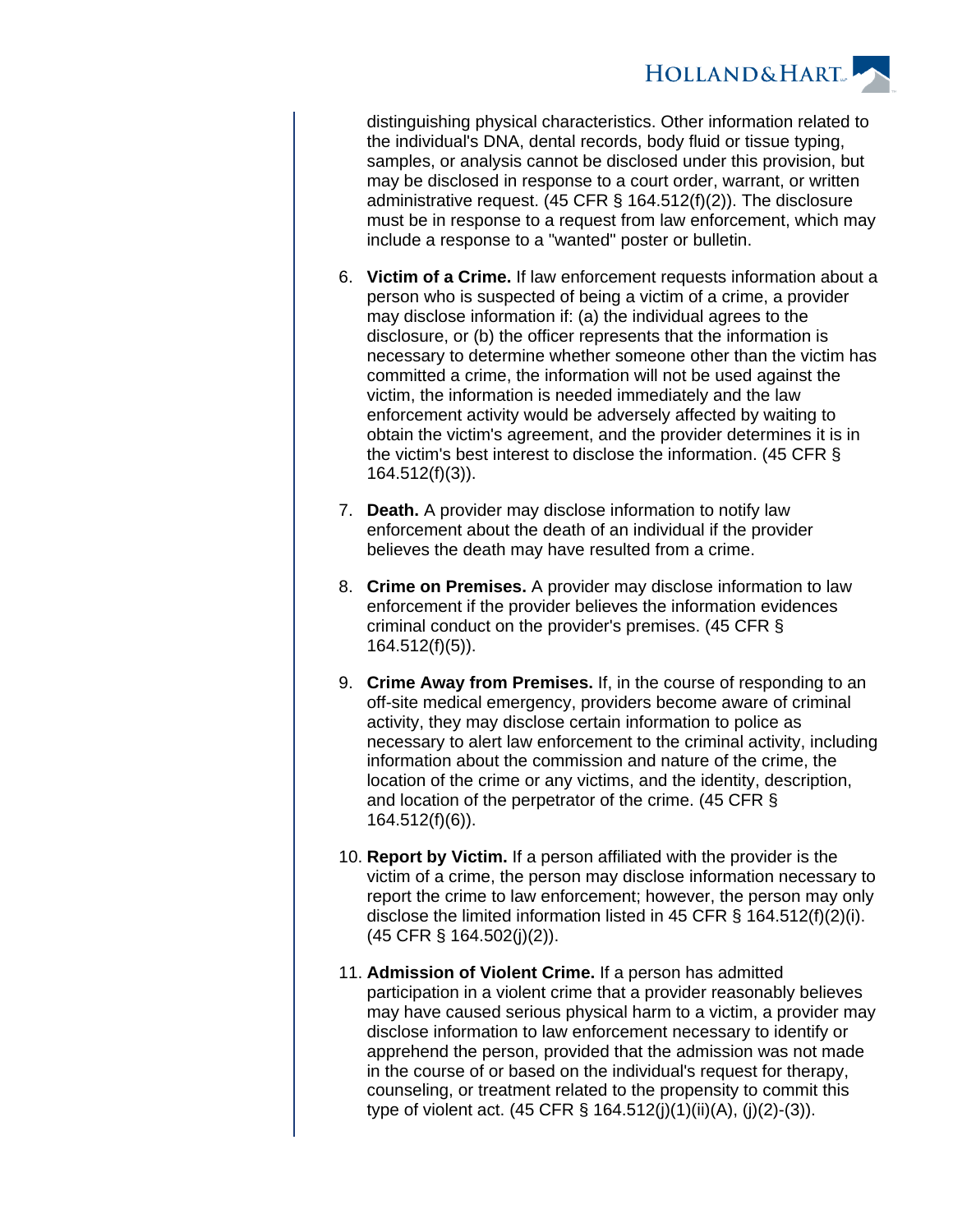

- 12. **Fugitive.** A provider may disclose information to law enforcement to identify or apprehend an individual who appears to have escaped from lawful custody. (45 CFR § 164.512(j)(1)(ii)(B)).
- 13. **Prisoners.** If law enforcement or a correctional institution requests protected health information about an inmate or person in lawful custody, a provider may disclose information if police represents such information is needed to provide health care to the individual; for the health and safety of the individual, other inmates, officers or employees of or others at a correctional institution or responsible for the transporting or transferring inmates; or for the administration and maintenance of the safety, security, and good order of the correctional facility, including police on the premises of the facility. (45 CFR § 164.512(k)(5)).
- 14. **Medical Examiners and Coroners.** A provider may disclose information about a decedent to medical examiners or coroners to assist them in identifying the decedent, determining the cause of death, or to carry out their other authorized duties. (45 CFR § 164.512(g)(1)).

Before disclosing information to police or other law enforcement officials, providers should also consider the following:

- 1. **More Restrictive Laws.** Are there other state or federal laws that limit disclosures? Montana, for example, places conditions on disclosures to police that are more restrictive than HIPAA. (See, e.g., Mont. Code Ann. § 60-16-805). Many states have specific laws concerning disclosure of drug or alcohol treatment records (See 42 CFR part 2); peer review documents, etc. Remember: to the extent another state or federal law is more restrictive than HIPAA, providers are generally required to comply with the more restrictive law.
- 2. **Verify.** If the law enforcement official making the request for information is not known to the provider, the provider must verify the identity and authority of such person prior to disclosing the information, e.g., by requesting identification. (45 CFR § 164.514(h)).
- 3. **Minimum Necessary.** A provider should limit disclosures to the minimum necessary. (45 CFR §§ 164.502(b), 164.514(d)). When reasonable to do so, the provider may rely upon the representations of the law enforcement official (as a public officer) as to what information is the minimum necessary for their lawful purpose. (45 CFR § 164.514(d)(3)(iii)(A)).
- 4. **Explain Limits.** If the situation does not fit within one of the exceptions allowing disclosures, the provider should explain the limits to the law enforcement official. The HHS Office for Civil Rights has published a helpful Guide for Law Enforcement, which may be accessed [here](https://www.hhs.gov/sites/default/files/ocr/privacy/hipaa/understanding/special/emergency/final_hipaa_guide_law_enforcement.pdf). It is sometimes helpful to give a copy of the Guide to the officer or their supervisor so they understand the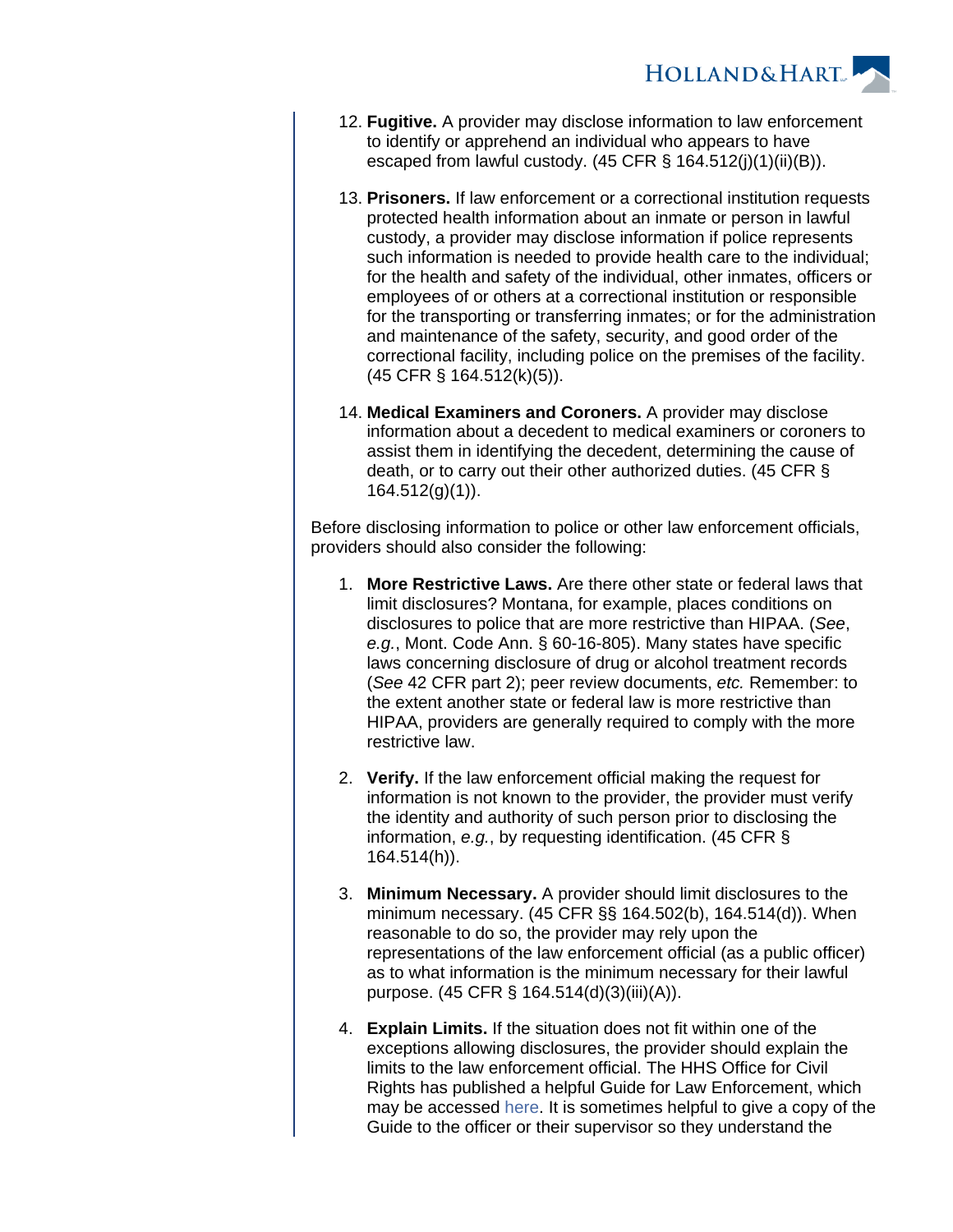

limits.

- 5. **Do Not Physically Interfere or Misrepresent Facts.** Although the provider may explain the limits, the provider should not lie or provide false information to the police or physically interfere if the officer insists on accessing information over the provider's objection. Instead, the provider should attempt to take the matter to the officer's supervisor. In appropriate cases, the provider may want to contact their own attorney.
- 6. **Document.** In all cases, a provider should document the circumstances surrounding the disclosure to police or other law enforcement officials. Such information must generally be reported in the log for accounting of disclosures as required by 45 CFR § 164.528. More importantly, documenting the provider's reasonable objections and the police response will help protect the provider if there are allegations in the future.

**Police Access to Patients.** Absent a court order or warrant allowing access, the police generally do not have an absolute right to access patients or compel provider cooperation in interacting with patients, but the rules are somewhat ill-defined. Law enforcement officials likely have less authority to access privately-owned facilities without a warrant. Depending on the jurisdiction and circumstances, police may be entitled to access patients in areas that are open to the public; however, healthcare providers generally should not allow the police unrestricted access to treatment areas. Police access to such areas may interfere with patient care by, among other things, increasing the risk of infection; interfering with operations; and/or causing distress or anxiety to the patient or providers. HIPAA requires that providers implement appropriate safeguards to protect against unauthorized disclosure of confidential information; allowing unrestricted access may result in improper disclosures. (See 45 CFR § 164.530). Accordingly, when police request access to patients, it is appropriate to do the following:

- 1. **Do Not Misrepresent Facts.** Never lie to the police. It is one thing to explain that the law prohibits you from disclosing information or declining to answer; it is another thing to lie or misrepresent facts to the police. Doing so may constitute obstruction of justice or a violation of other crimes.
- 2. **Explain Limits.** Providers should notify the police that, due to patient care and HIPAA concerns, police (like other members of the public) are generally not given unrestricted access to patient care areas.
- 3. **Patient Consent.** If the police request access to a patient, the provider should seek the patient's consent unless the police prohibit it due, e.g., to the risk that the patient may elope. If the patient agrees and it does not interfere with the patient's care, the police may be allowed access. If the patient refuses, the provider should explain the same to the police and ask the police to obtain a warrant or court order, or identify some other statutory provision or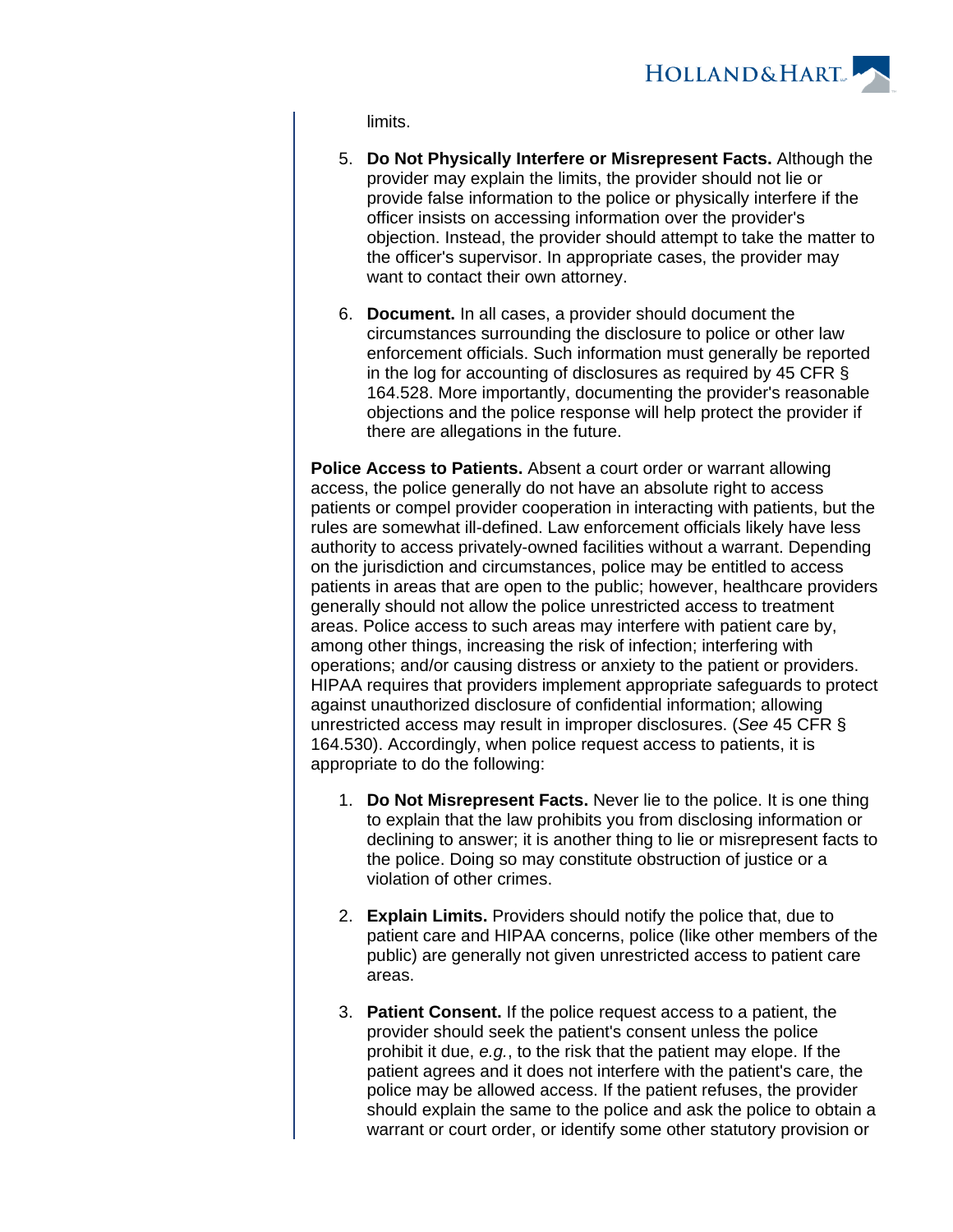**HOLLAND&HART** 

law that authorizes their access over the provider's and patient's objection.

4. **Do Not Physically Interfere.** If the police insist on accessing the patient despite the provider's objections, the provider should not physically interfere with the police. Instead, the provider should document the situation (including the officer's name, the provider's discussions with the patient and police, and the officer's response), and raise appropriate objections with the officer's supervisor.

**Police Requests for Tests.** Absent a specific state law or court order to the contrary, competent patients (including persons in custody of the police) generally have the right to consent to or refuse their own health care, including tests. Accordingly, tests or other treatment generally should not be performed without the patient's consent. In the case of minors or incompetent patients, the provider must generally obtain the consent of the minor's guardian, parent, or other legally authorized surrogate decisionmaker. State laws sometimes allow treatment or testing without the patient's consent in the following cases:

- 1. **Court Order or Warrant.** Under some circumstances, a court may order that an individual undergo certain tests or procedures to obtain evidence, e.g., blood samples, urine samples, saliva samples, etc. The provider should comply with any court order unless doing so would jeopardize the patient, the provider, or others, in which case the provider should explain the same to the police and, if necessary, file an appropriate objection with the court.
- 2. **DUI Tests.** State laws often deem persons with drivers licenses to have consented to evidentiary testing (e.g., blood tests, urine tests, etc.); nevertheless, the laws generally allow the patient to refuse tests or authorize providers to decline to perform the test if doing so would jeopardize the patient, provider or others. Officers are less likely to insist on DUI testing without the patient's consent in the wake of the United States Supreme Court's decision in Missouri v. McNeely, 569 U.S. 141 (2013).
- 3. **Other Tests.** State laws often authorize providers to examine or test inmates or persons who may have committed certain other offenses such as sexual offenses, drug violations, or crimes involving the transmission of infected bodily diseases. Providers should know and understand the limits of such laws, including the patient's right to object and the provider's right to refuse.

**Police Requests for Contact.** Police sometimes request that a hospital or other providers contact them if a patient arrives under certain conditions, e.g., evidence of drug use; traffic injuries; or injuries consistent with the commission of a crime. Unless a specific law requires such disclosures or the disclosure would otherwise fit within one of the exceptions cited above, the provider should explain to the police that state and federal laws prohibit such disclosures. Similarly, police will sometimes ask that officers be notified when a patient is ready for discharge. Again, unless the disclosure would fit within one of the exceptions cited above, the provider should